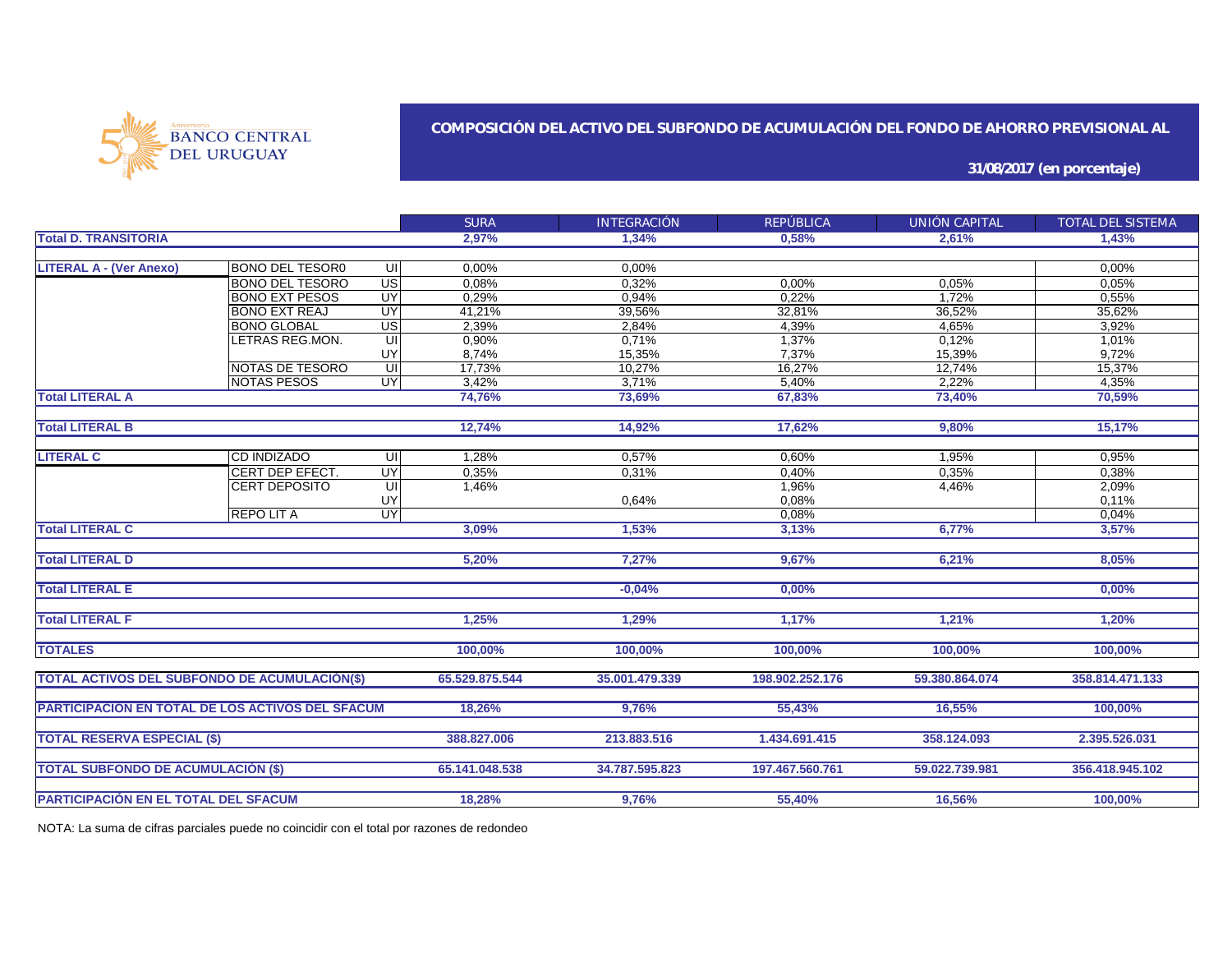## **A N E X O**

### **MAYOR O IGUAL AL 2% DEL SUBFONDO DE ACUMULACIÓN** *31/08/17* **DETALLE DE LOS INSTRUMENTOS QUE COMPONEN EL LITERAL A CON PARTICIPACIÓN**

| COMPOSICIÓN LITE <u>RAL 'A'</u>                     |                             |           |                    |                       |
|-----------------------------------------------------|-----------------------------|-----------|--------------------|-----------------------|
| Itipo de instrumento                                | <b>INSTRUMENTO</b>          |           | MONEDA % S/ACT FAP | <b>TOT. SISTEMA %</b> |
| <b>BONOS DEL TESORO (BT - BL)</b>                   | <b>INSTRUMENTOS VARIOS</b>  | UI        | 0,00%              |                       |
|                                                     | <b>INSTRUMENTOS VARIOS</b>  | US        | 0,05%              |                       |
|                                                     | <b>SUB TOTAL</b>            |           |                    | 0,05%                 |
| <b>BONOS EXTERNOS PESOS (BEPN)</b>                  | <b>INSTRUMENTOS VARIOS</b>  | UY        | 0,55%              |                       |
|                                                     | <b>SUB TOTAL</b>            |           |                    | 0,55%                 |
| <b>BONOS EXTERNOS REAJUSTABLES (BEUY)</b>           | BEUY 00060 R270405EUYF      | UY        | 6,92%              |                       |
|                                                     | BEUY 00060 R281215EUYF      | UY        | 14,23%             |                       |
|                                                     | BEUY 00060 R300710EUYF      | UY        | 8,33%              |                       |
|                                                     | BEUY 00060 R370626EUYF      | UY        | 5,80%              |                       |
|                                                     | <b>INSTRUMENTOS VARIOS</b>  | UY        | 0,34%              |                       |
|                                                     | <b>SUB TOTAL</b>            |           |                    | 35,62%                |
| <b>BONOS GLOBALES (BE)</b>                          | <b>INSTRUMENTOS VARIOS</b>  | <b>US</b> | 3.92%              |                       |
|                                                     | <b>SUB TOTAL</b>            |           |                    | 3,92%                 |
| LETRAS DE REGULACIÓN MONETARIA (LBUI)               | <b>INSTRUMENTOS VARIOS</b>  | UI        | $1,01\%$           |                       |
|                                                     | <b>SUB TOTAL</b>            |           |                    | 1,01%                 |
| LETRAS DE REGULACIÓN MONETARIA CUPÓN 0 (LRM Y LRUI) | <b>INSTRUMENTOS VARIOS</b>  | UY        | 9.72%              |                       |
|                                                     | <b>SUB TOTAL</b>            |           |                    | 9,72%                 |
| <b>NOTAS DEL TESORO (NAUI)</b>                      | NAUI 0006000013EUIF20250525 | UI        | 3,03%              |                       |
|                                                     | NAUI 0006000016EUIF20190127 | UI        | 4,06%              |                       |
|                                                     | NAUI 0006000019EUIF20220927 | UI        | 2,07%              |                       |
|                                                     | NAUI 0006000021EUIF20251126 | UI        | 2,20%              |                       |
|                                                     | <b>INSTRUMENTOS VARIOS</b>  | UI        | 4,00%              |                       |
|                                                     | <b>SUB TOTAL</b>            |           |                    | 15,37%                |
| <b>NOTAS PESOS</b>                                  | NA 0006000008EUYF20200729   | UY        | 3,52%              |                       |
|                                                     | <b>INSTRUMENTOS VARIOS</b>  | UY        | 0,83%              |                       |
|                                                     | <b>SUB TOTAL</b>            |           |                    | 4,35%                 |
| <b>TOTAL INSTRUMENTOS LITERAL 'A'</b>               |                             |           | 70.59%             | 70,59%                |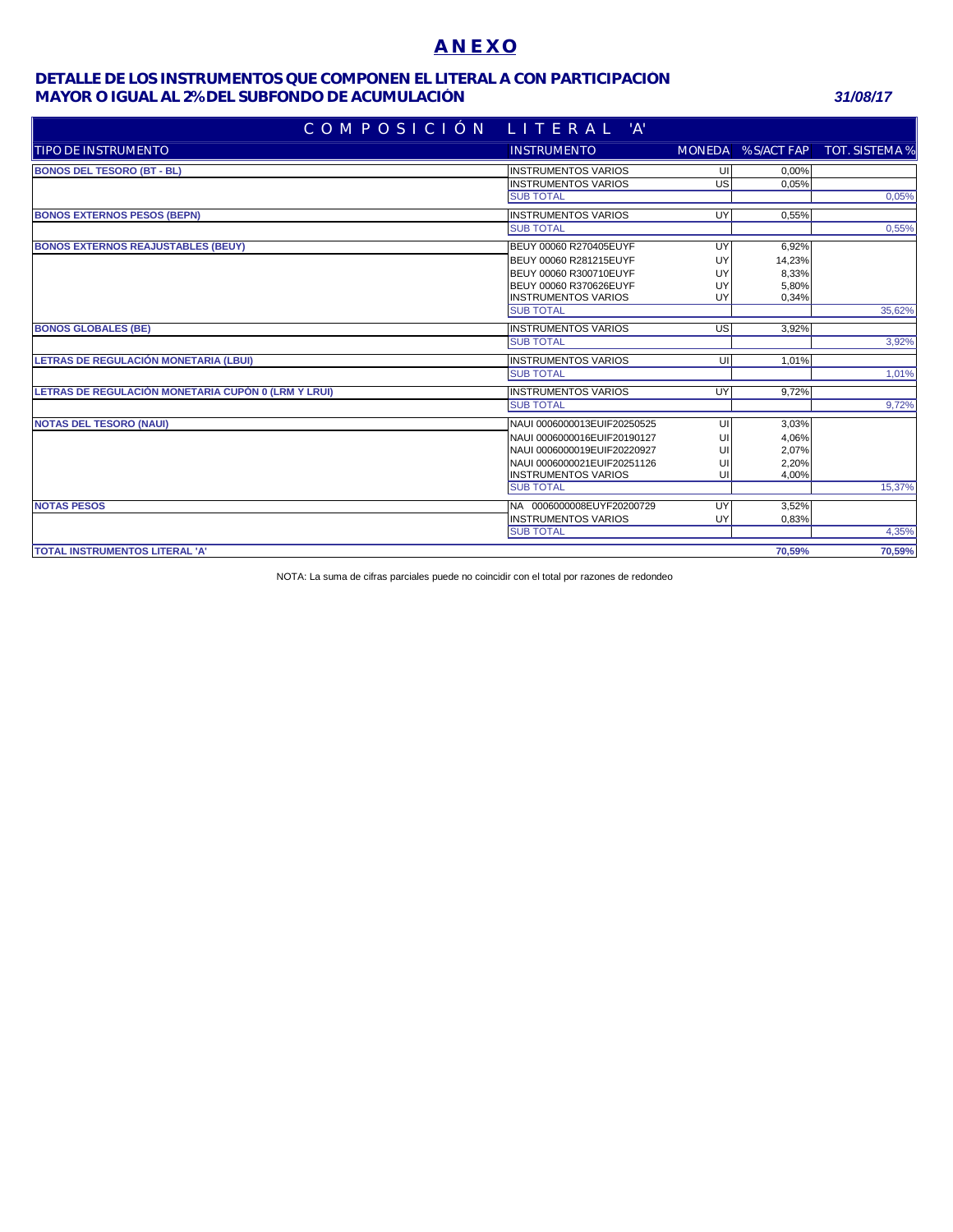

### **COMPOSICIÓN DEL ACTIVO DEL SUBFONDO DE RETIRO DEL FONDO DE AHORRO PREVISIONAL AL**

**31/08/2017 (en porcentaje)**

|                                                        |                        |           | <b>SURA</b>    | <b>INTEGRACIÓN</b> | REPÚBLICA      | UNIÓN CAPITAL  | TOTAL DEL SISTEMA |
|--------------------------------------------------------|------------------------|-----------|----------------|--------------------|----------------|----------------|-------------------|
| <b>Total D. TRANSITORIA</b>                            |                        |           | 1,35%          | 6,97%              | 0,07%          | 2,77%          | 1,10%             |
|                                                        |                        |           |                |                    |                |                |                   |
| <b>LITERAL G - (Ver Anexo)</b>                         | BONO DEL TESOR0        | UI        | 0,45%          | 0,05%              | 0,36%          | 0,86%          | 0,43%             |
|                                                        | <b>BONO DEL TESORO</b> | US        |                |                    | 0,34%          | 0,54%          | 0,29%             |
|                                                        | <b>BONO EXT PESOS</b>  | UY        | 3.34%          | 3,16%              | 1,21%          | 5,05%          | 2,21%             |
|                                                        | <b>BONO EXT REAJ</b>   | UY        | 6,39%          |                    | 0,98%          |                | 1,59%             |
|                                                        | LETRAS REG.MON.        | UI        | 9,27%          | 9,35%              | 14,89%         | 10,14%         | 13,00%            |
|                                                        |                        | UY        | 31,62%         | 43,15%             | 26,49%         | 41,78%         | 30,56%            |
|                                                        | NOTAS DE TESORO        | UI        | 19,81%         | 16,82%             | 17,18%         | 16,31%         | 17,42%            |
|                                                        | <b>NOTAS PESOS</b>     | <b>UY</b> | 13,20%         | 15,70%             | 17,79%         | 12,56%         | 16,20%            |
| <b>Total LITERAL G</b>                                 |                        |           | 84,08%         | 88,24%             | 79,24%         | 87,24%         | 81,71%            |
|                                                        |                        |           |                |                    |                |                |                   |
| <b>LITERAL H</b>                                       | <b>CD INDIZADO</b>     | UI        |                | 0,42%              |                |                | 0.03%             |
|                                                        | CERT DEP EFECT.        | UY        | 0,57%          |                    | 0,33%          | 0,84%          | 0,42%             |
|                                                        | CERT DEPOSITO          | UI        | 11,09%         | 1,38%              | 11,56%         | 6,16%          | 10,06%            |
|                                                        |                        | UY        |                |                    | 1.15%          |                | 0,73%             |
| <b>Total LITERAL H</b>                                 |                        |           | 11,66%         | 1.80%              | 13,04%         | 7.00%          | 11,23%            |
| <b>Total LITERAL I</b>                                 |                        |           |                | 0,06%              | 4,70%          |                | 3,01%             |
|                                                        |                        |           |                |                    |                |                |                   |
| <b>Total LITERAL K</b>                                 |                        |           | 2,91%          | 2,93%              | 2,96%          | 2,99%          | 2,95%             |
|                                                        |                        |           |                |                    |                |                |                   |
| <b>TOTALES</b>                                         |                        |           | 100,00%        | 100,00%            | 100,00%        | 100.00%        | 100.00%           |
|                                                        |                        |           |                |                    |                |                |                   |
| <b>TOTAL ACTIVOS DEL SUBFONDO DE RETIRO(\$)</b>        |                        |           | 12.245.254.163 | 5.180.847.925      | 52.098.568.644 | 11.896.387.606 | 81.421.058.338    |
|                                                        |                        |           | 15,04%         | 6,36%              | 63,99%         | 14,61%         | 100,00%           |
| <b>PARTICIPACIÓN EN TOTAL DE LOS ACTIVOS DEL SFRET</b> |                        |           |                |                    |                |                |                   |